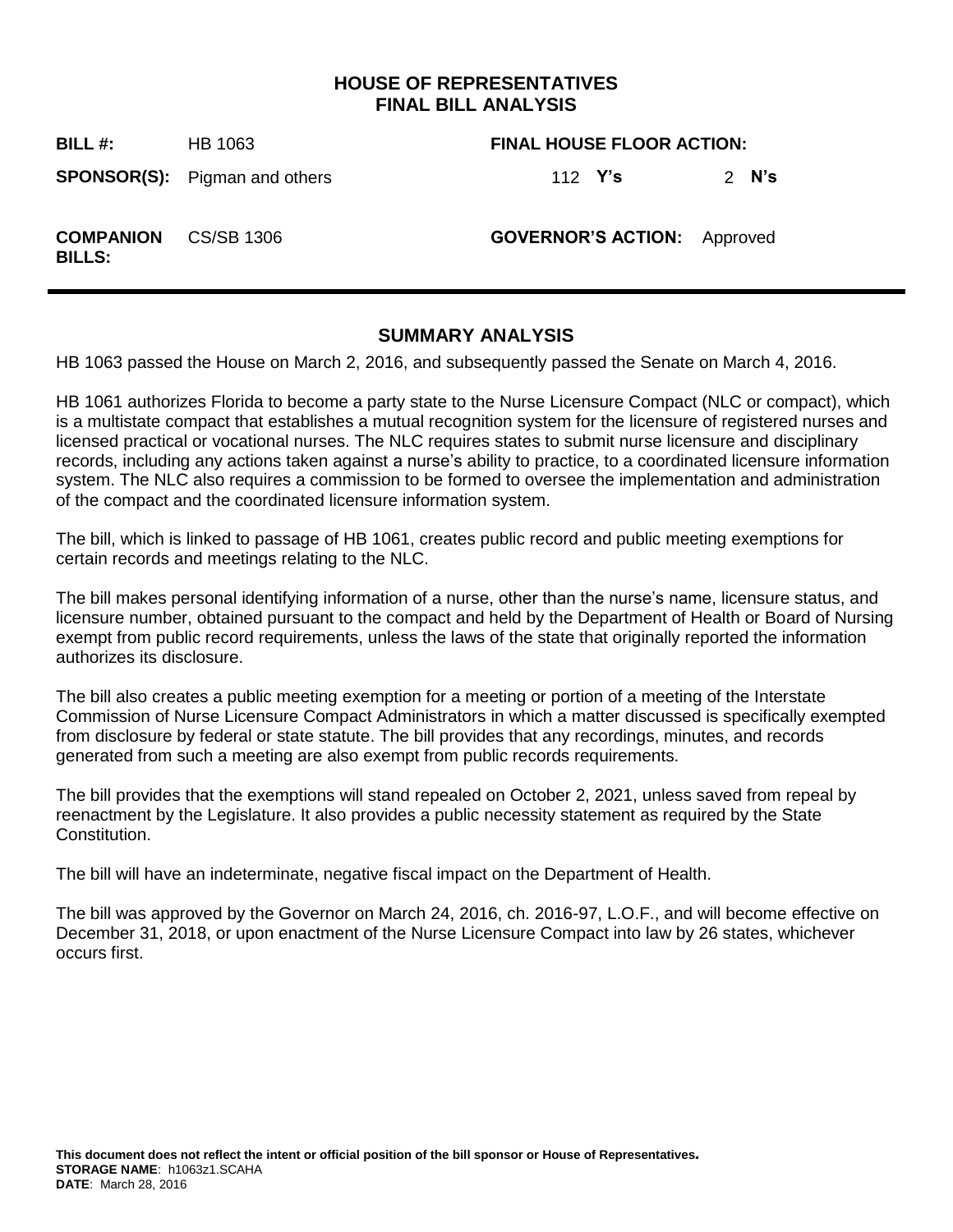# **I. SUBSTANTIVE INFORMATION**

## A. EFFECT OF CHANGES:

### **Current Situation**

#### Public Records Law

Article I, s. 24(a) of the State Constitution sets forth the state's public policy regarding access to government records. The section guarantees every person a right to inspect or copy any public record of the legislative, executive, and judicial branches of government.

Public policy regarding access to government records is addressed further in the Florida Statutes. Section 119.07(1), F.S., guarantees every person a right to inspect and copy any state, county, or municipal record.

#### Public Meetings Law

Article I, s. 24(b) of the State Constitution sets forth the state's public policy regarding access to government meetings. The section requires that all meetings of any collegial public body of the executive branch of state government or of any collegial public body of a county, municipality, school district, or special district, at which official acts are to be taken or at which public business of such body is to be transacted or discussed, be open and noticed to the public.

Public policy regarding access to government meetings also is addressed in the Florida Statutes. Section 286.011, F.S., known as the "Government in the Sunshine Law" or "Sunshine Law," further requires that all meetings of any board or commission of any state agency or authority or of any agency or authority of any county, municipal corporation, or political subdivision, at which official acts are to be taken be open to the public at all times.<sup>1</sup> The board or commission must provide reasonable notice of all public meetings.<sup>2</sup> Public meetings may not be held at any location that discriminates on the basis of sex, age, race, creed, color, origin, or economic status or which operates in a manner that unreasonably restricts the public's access to the facility.<sup>3</sup> Minutes of a public meeting must be promptly recorded and open to public inspection. $4$ 

#### Public Record and Public Meeting Exemptions

The Legislature may provide by general law for the exemption of records and meetings from the requirements of Article I, s. 24(a) and (b) of the State Constitution. The general law must state with specificity the public necessity justifying the exemption (public necessity statement) and must be no broader than necessary to accomplish its purpose.<sup>5</sup>

Furthermore, the Open Government Sunset Review Act<sup>6</sup> provides that a public record or public meeting exemption may be created or maintained only if it serves an identifiable public purpose. In addition, it may be no broader than is necessary to meet one of the following purposes:

 Allows the state or its political subdivisions to effectively and efficiently administer a governmental program, which administration would be significantly impaired without the exemption;

 1 Section 286.011(1), F.S.

<sup>2</sup> *Id*.

 $3$  Section 286.011(6), F.S.

 $4$  Section 286.011(2), F.S.

 $5$  Art. 1, s. 24(c), Fla. Const.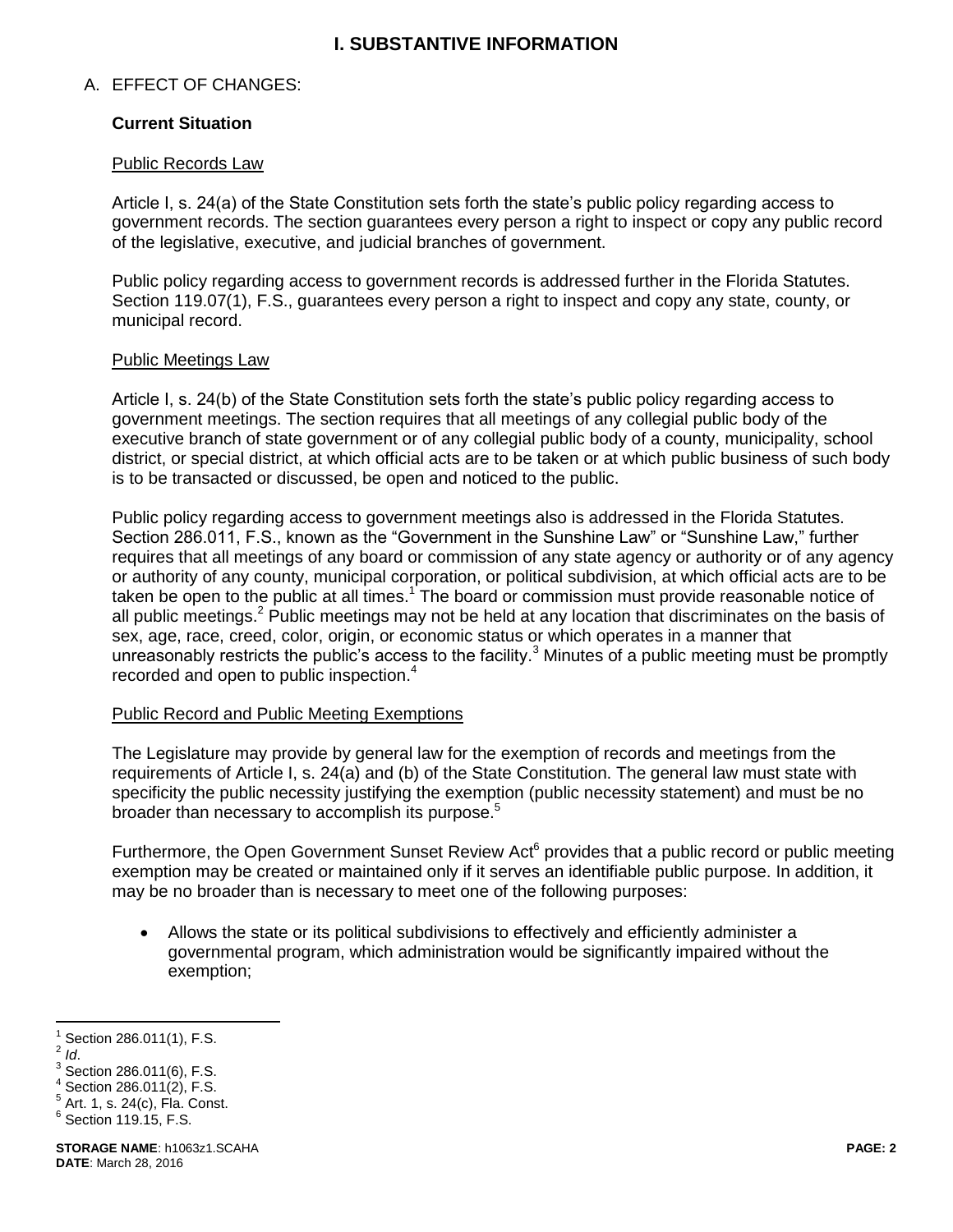- Protects sensitive personal information that, if released, would be defamatory or would jeopardize an individual's safety; however, only the identity of an individual may be exempted under this provision; or
- Protects trade or business secrets. $<sup>7</sup>$ </sup>

The Open Government Sunset Review Act requires the automatic repeal of a newly created exemption on October 2nd of the fifth year after creation or substantial amendment, unless the Legislature reenacts the exemption.<sup>8</sup>

## Nurse Licensure Compact

HB 1061 authorizes Florida to become a party to the Nurse Licensure Compact (NLC or compact) by enacting its provisions into Florida law. The NLC is a multistate compact that establishes a mutual recognition system for the licensure of registered nurses (RNs) and licensed practical or vocational nurses (LPN/LVN). The primary purposes of the NLC are to address the expanded mobility of nurses and the use of advanced communication technologies, such as telemedicine.

The Department of Health (DOH) licenses nurses and the Board of Nursing regulates the practice of nursing in this state. The NLC establishes uniform requirements for the issuance of a multistate license. States retain the right to establish additional qualifications for licensure and to issue single-state licenses, which allows the holder to practice only in the state of issuance. The state in which a nurse is a permanent resident is considered the nurse's home state and the nurse is subject to the home state's licensure and regulation.

Under the compact, a nurse who holds a multistate license issued by one of the party states is permitted to practice in any other party state, without obtaining a license from that state. A nurse practicing under the multistate licensure practice privilege must comply with the practice laws of the state in which he or she is practicing or where the patient is located.

Under the NLC, the party states are required to report all adverse actions<sup>9</sup> taken against a nurse's license or a nurse's multistate licensure practice privilege; any current, significant investigative information that has not yet been acted upon; and denials of applications and reasons for such denials; and nurse participation in alternative programs<sup>10</sup> to a coordinated licensure information system. Only party states have access to information related to ongoing investigations and participation in alternative programs. A party state may designate information it reports as confidential and therefore, cannot be shared with nonparty states or other entities without the express permission of the reporting state.

The compact also creates the Interstate Commission of Nurse Licensure Compact Administrators (commission) to oversee and administer the provisions of the NLC. Each party state has one administrator, the head of the licensing board, who is a member of the commission. The compact details the authority and responsibilities of the commission, such as the promulgation of rules, the oversight of fiscal matters, the mediation of conflict between party states, and the management of noncompliant party states.

# **Effect of the Bill**

The bill creates public record and public meeting exemptions related to the NLC.

 7 Section 119.15(6)(b), F.S.

 $^8$  Section 119.15(3), F.S.

 $9$  Adverse action is any administrative, civil, equitable, or criminal action permitted by a state's laws that is imposed by a licensing board or other authority against a nurse, including actions against an individual's license or multistate licensure privilege, such as revocation, suspension, probation, monitoring of the license, limitation on the licensee's practice, or any other encumbrance on licensure affecting a nurse's authorization to practice, including issuance of a cease and desist action.

 $10$  An alternative program is a non-disciplinary monitoring program approved by a licensing board.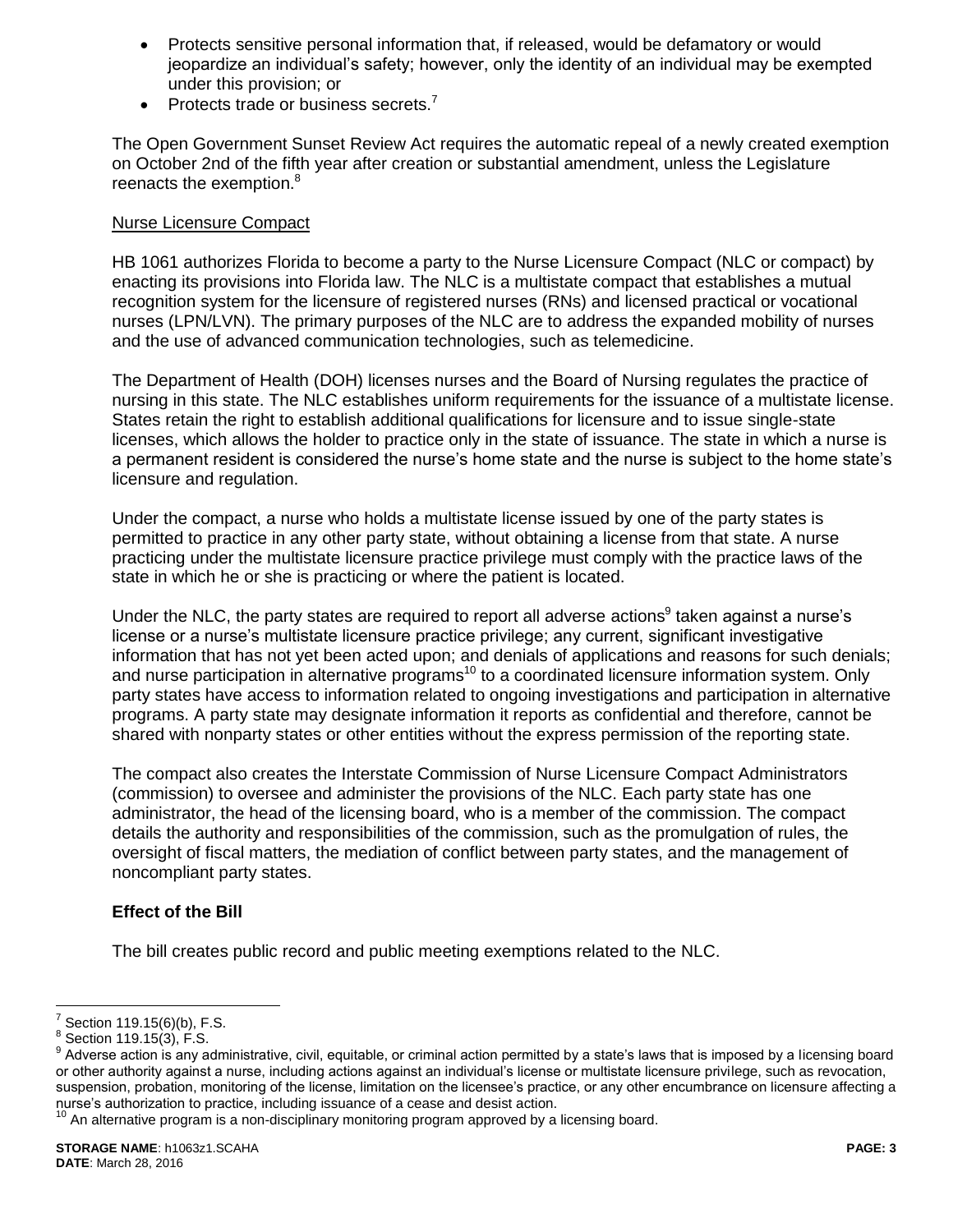Specifically, the bill provides that personal identifying information of a nurse, other than the nurse's name, licensure status, and licensure number, obtained from the coordinated licensure information system and held by the DOH or Board of Nursing is exempt<sup>11</sup> from public records requirements, unless the laws of the state that originally reported the information authorizes its disclosure. Disclosure under such circumstance is limited to the extent permitted under the laws of the reporting state.

The bill creates a public meeting exemption for a meeting or a portion of a meeting of the commission at which matters specifically exempted from disclosure by federal or state law are discussed. Recordings, minutes, and records generated during an exempt meeting are also exempt from public records requirements.

The bill provides that the public records and public meeting exemptions are subject to the Open Government Sunset Review Act and will stand repealed on October 2, 2021, unless saved from repeal by reenactment by the Legislature.

The bill provides a public necessity statement for the public records exemption, as required by the State Constitution, and states that the protection of such information is required under the compact, which the state must adopt in order to become a party state to the compact. Without the public records exemption, the state would be unable to effectively and efficiently implement and administer the compact.

Additionally, the bill provides a statement of public necessity for the public meeting exemption, as required by the State Constitution, and states that the NLC requires any meeting in which matters that are exempt from disclosure by federal or state statute are discussed to be closed to the public. Without the public meeting exemption, the state will be prohibited from becoming a party to the compact and would be unable to effectively and efficiently administer the compact. The bill further provides that without the public records exemption for the recordings, minutes, and records generated during an exempt meeting, the release of such information would negate the public meeting exemption.

# **II. FISCAL ANALYSIS & ECONOMIC IMPACT STATEMENT**

# A. FISCAL IMPACT ON STATE GOVERNMENT:

1. Revenues:

None.

2. Expenditures:

None.

- B. FISCAL IMPACT ON LOCAL GOVERNMENTS:
	- 1. Revenues:

None.

2. Expenditures:

None.

 $\overline{a}$ 

<sup>&</sup>lt;sup>11</sup> A record classified as exempt from public disclosure may be disclosed under certain circumstances. See Williams v. City of Minneola, 575 So. 2d 683, 687 (Fla. 5th DCA 1991) review denied, 589 So. 2d 289 (Fla. 1991).